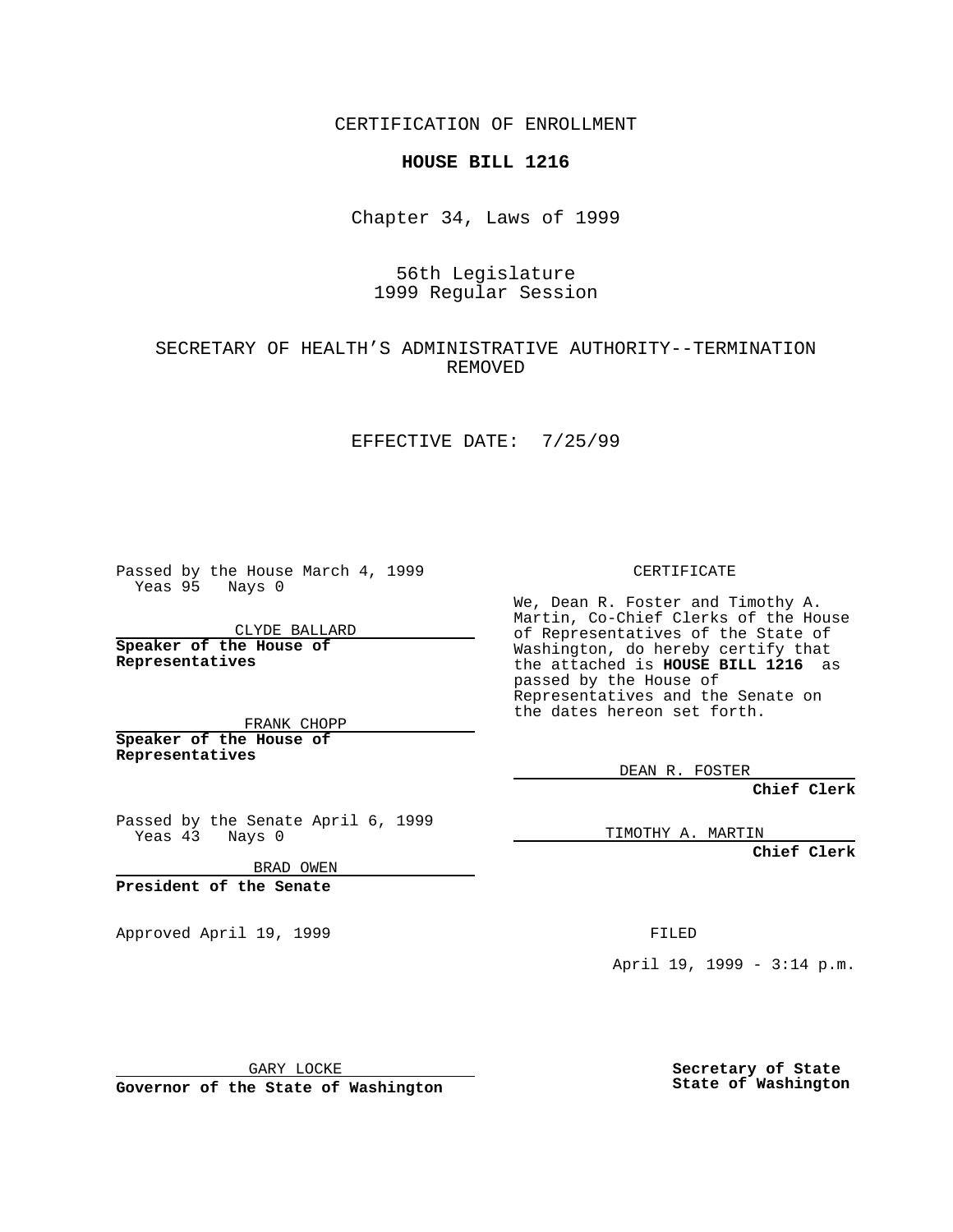# **HOUSE BILL 1216** \_\_\_\_\_\_\_\_\_\_\_\_\_\_\_\_\_\_\_\_\_\_\_\_\_\_\_\_\_\_\_\_\_\_\_\_\_\_\_\_\_\_\_\_\_\_\_

\_\_\_\_\_\_\_\_\_\_\_\_\_\_\_\_\_\_\_\_\_\_\_\_\_\_\_\_\_\_\_\_\_\_\_\_\_\_\_\_\_\_\_\_\_\_\_

Passed Legislature - 1999 Regular Session

**State of Washington 56th Legislature 1999 Regular Session**

**By** Representatives Parlette and Cody; by request of Department of Health

Read first time 01/19/1999. Referred to Committee on Health Care.

 AN ACT Relating to removing the termination of the secretary's authority for administrative procedures; and amending RCW 43.70.280.

BE IT ENACTED BY THE LEGISLATURE OF THE STATE OF WASHINGTON:

 **Sec. 1.** RCW 43.70.280 and 1998 c 29 s 1 are each amended to read as follows:

 (1) The secretary, in consultation with health profession boards and commissions, shall establish by rule the administrative procedures, administrative requirements, and fees for initial issue, renewal, and reissue of a credential for professions under RCW 18.130.040, including procedures and requirements for late renewals and uniform application of late renewal penalties. Failure to renew invalidates the credential and all privileges granted by the credential. Administrative procedures and administrative requirements do not include establishing, monitoring, and enforcing qualifications for licensure, scope or standards of practice, continuing competency mechanisms, and discipline when such authority is authorized in statute to a health profession board or commission. For the purposes of this section, "in consultation with" means providing an opportunity for meaningful